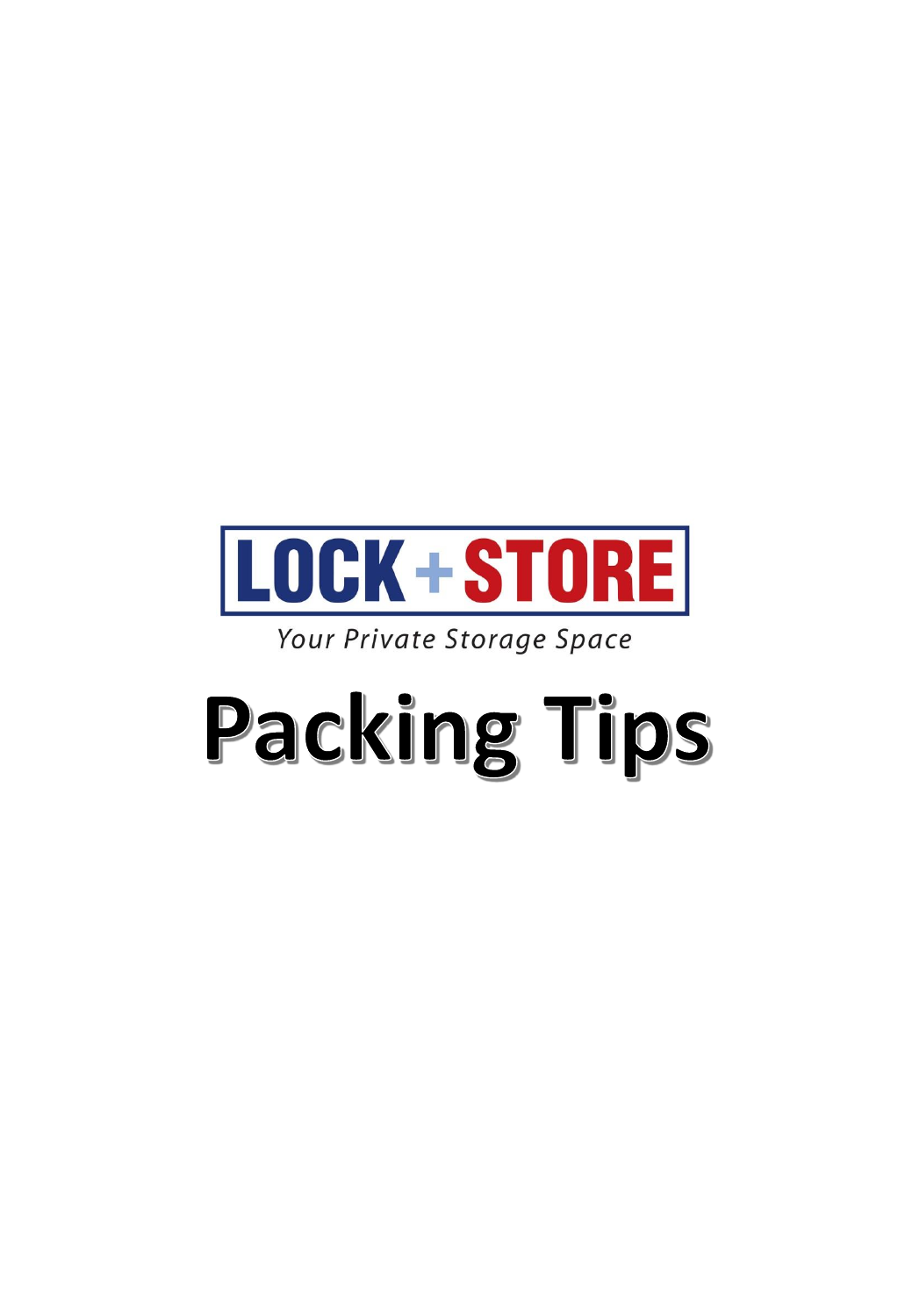

## **Packing Tips**



### **Use the Right Box**

Use smaller boxes for items like photo albums, books and dishes; and larger boxes for items like bedding, blankets and linens.

#### **Get the Right Tools**

Make sure you have enough boxes for all your stuff. And don't forget tools like scissors, markers and pen knifes; as well as packing materials like tapes and bubble wraps.





### **Label Every Box**

Label boxes on all sides for easy identification. Mark out clear descriptions like kitchen, bedroom, and books. Clearly mark "This side up" on the box for safe and easy handling.

### **Don't overload**

Don't pack your boxes too heavy, it makes moving difficult and can cause back injuries. For stable stacking, do keep boxes in "shape" and not bulging at the top or sides.

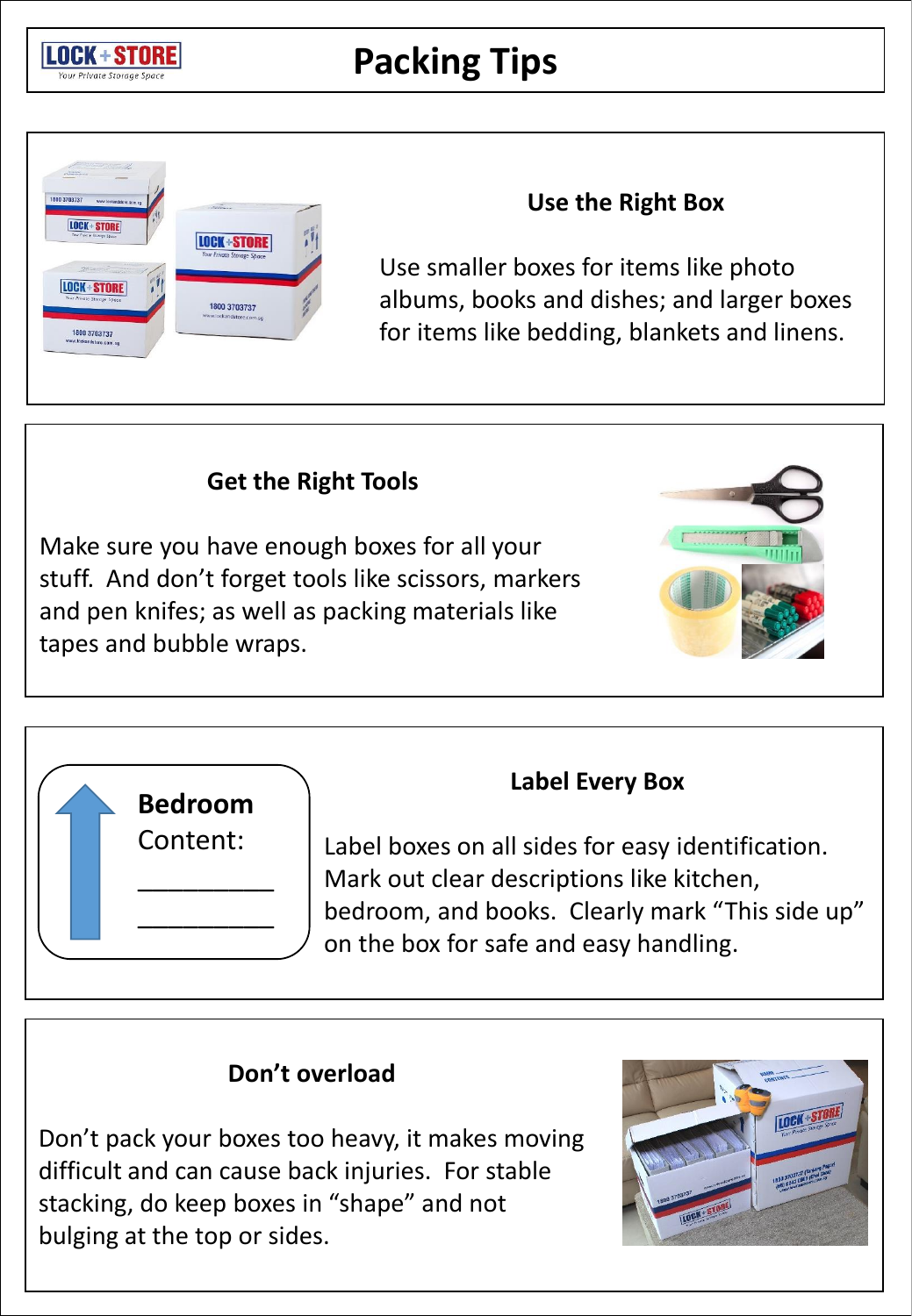

Your Private Storage Space

# **Storage Tips**